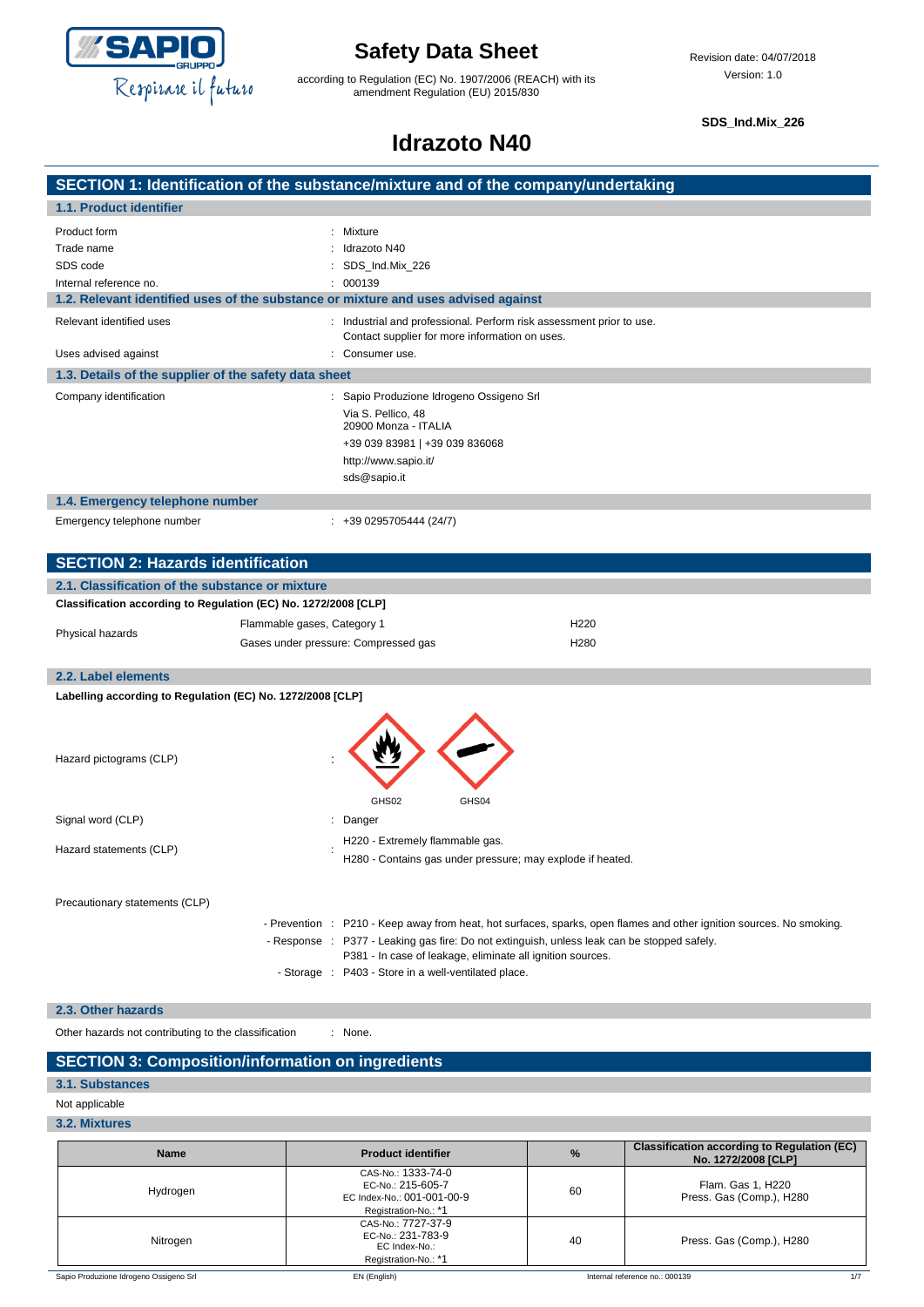

according to Regulation (EC) No. 1907/2006 (REACH) with its amendment Regulation (EU) 2015/830

**SDS\_Ind.Mix\_226**

# **Idrazoto N40**

Full text of H-statements: see section 16

*Contains no other components or impurities which will influence the classification of the product.*

*\*1: Listed in Annex IV / V REACH, exempted from registration.*

*\*2: Registration deadline not expired.*

I

*\*3: Registration not required: Substance manufactured or imported < 1t/y.*

### **SECTION 4: First aid measures**

| : Remove victim to uncontaminated area wearing self contained breathing apparatus. Keep victim warm and<br>rested. Call a doctor. Perform cardiopulmonary resuscitation if breathing stopped. |
|-----------------------------------------------------------------------------------------------------------------------------------------------------------------------------------------------|
| : Adverse effects not expected from this product.                                                                                                                                             |
| Adverse effects not expected from this product.                                                                                                                                               |
| Ingestion is not considered a potential route of exposure.                                                                                                                                    |
|                                                                                                                                                                                               |
| 4.2. Most important symptoms and effects, both acute and delayed                                                                                                                              |
|                                                                                                                                                                                               |

Refer to section 11.

#### **4.3. Indication of any immediate medical attention and special treatment needed**

None.

| <b>SECTION 5: Firefighting measures</b>                            |                                                                                                                                                                                                                                                                                                                                                                                                                                                                                                                                                                                                                                                    |
|--------------------------------------------------------------------|----------------------------------------------------------------------------------------------------------------------------------------------------------------------------------------------------------------------------------------------------------------------------------------------------------------------------------------------------------------------------------------------------------------------------------------------------------------------------------------------------------------------------------------------------------------------------------------------------------------------------------------------------|
| 5.1. Extinguishing media                                           |                                                                                                                                                                                                                                                                                                                                                                                                                                                                                                                                                                                                                                                    |
| - Suitable extinguishing media<br>- Unsuitable extinguishing media | : Water spray or fog.<br>: Carbon dioxide.<br>Do not use water jet to extinguish.                                                                                                                                                                                                                                                                                                                                                                                                                                                                                                                                                                  |
| 5.2. Special hazards arising from the substance or mixture         |                                                                                                                                                                                                                                                                                                                                                                                                                                                                                                                                                                                                                                                    |
| Specific hazards<br>Hazardous combustion products                  | : Exposure to fire may cause containers to rupture/explode.<br>: None.                                                                                                                                                                                                                                                                                                                                                                                                                                                                                                                                                                             |
| 5.3. Advice for firefighters                                       |                                                                                                                                                                                                                                                                                                                                                                                                                                                                                                                                                                                                                                                    |
| Specific methods                                                   | : Use fire control measures appropriate for the surrounding fire. Exposure to fire and heat radiation may cause<br>gas receptacles to rupture. Cool endangered receptacles with water spray jet from a protected position.<br>Prevent water used in emergency cases from entering sewers and drainage systems.<br>If possible, stop flow of product.<br>Use water spray or fog to knock down fire fumes if possible.<br>Do not extinguish a leaking gas flame unless absolutely necessary. Spontaneous/explosive re-ignition may<br>occur. Extinguish any other fire.<br>Move containers away from the fire area if this can be done without risk. |
| Special protective equipment for fire fighters                     | In confined space use self-contained breathing apparatus.<br>Standard protective clothing and equipment (Self Contained Breathing Apparatus) for fire fighters.<br>Standard EN 137 - Self-contained open-circuit compressed air breathing apparatus with full face mask.<br>Standard EN 469 - Protective clothing for firefighters. Standard - EN 659: Protective gloves for firefighters.                                                                                                                                                                                                                                                         |

### **SECTION 6: Accidental release measures**

| 6.1. Personal precautions, protective equipment and emergency procedures |                                                                                                                                                                                                                                                                                                                                                                                          |
|--------------------------------------------------------------------------|------------------------------------------------------------------------------------------------------------------------------------------------------------------------------------------------------------------------------------------------------------------------------------------------------------------------------------------------------------------------------------------|
|                                                                          | Try to stop release.<br>Evacuate area.<br>Monitor concentration of released product.<br>Consider the risk of potentially explosive atmospheres.<br>Wear self-contained breathing apparatus when entering area unless atmosphere is proved to be safe.<br>Eliminate ignition sources.<br>Ensure adequate air ventilation.<br>Act in accordance with local emergency plan.<br>Stay upwind. |
| <b>6.2. Environmental precautions</b>                                    |                                                                                                                                                                                                                                                                                                                                                                                          |
|                                                                          | Try to stop release.                                                                                                                                                                                                                                                                                                                                                                     |
| 6.3. Methods and material for containment and cleaning up                |                                                                                                                                                                                                                                                                                                                                                                                          |
|                                                                          | Ventilate area.                                                                                                                                                                                                                                                                                                                                                                          |
| 6.4. Reference to other sections                                         |                                                                                                                                                                                                                                                                                                                                                                                          |
|                                                                          | See also sections 8 and 13.                                                                                                                                                                                                                                                                                                                                                              |

| SECTION 7: Handling and storage        |              |                                |  |
|----------------------------------------|--------------|--------------------------------|--|
| Sapio Produzione Idrogeno Ossigeno Srl | EN (English) | Internal reference no.: 000139 |  |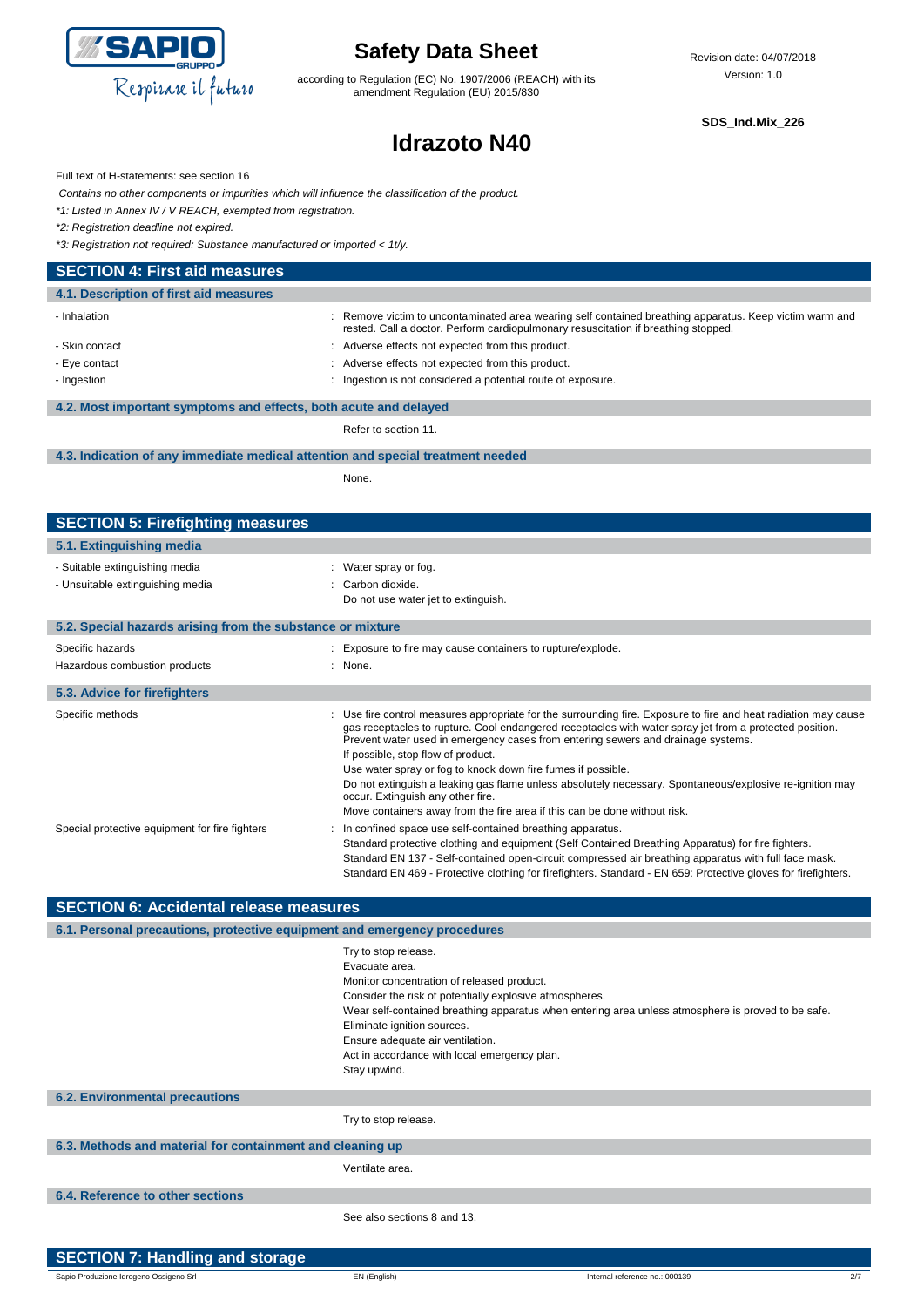

according to Regulation (EC) No. 1907/2006 (REACH) with its amendment Regulation (EU) 2015/830

### **SDS\_Ind.Mix\_226**

# **Idrazoto N40**

| 7.1. Precautions for safe handling                                |                                                                                                                                                                                                                                                                                                                                                                                                                                                                                                                                                                                                                                                                                                                                                                                                                                                                                                                                                                                                                                                                                                                                                                                                                                                                                                                                                                                                             |
|-------------------------------------------------------------------|-------------------------------------------------------------------------------------------------------------------------------------------------------------------------------------------------------------------------------------------------------------------------------------------------------------------------------------------------------------------------------------------------------------------------------------------------------------------------------------------------------------------------------------------------------------------------------------------------------------------------------------------------------------------------------------------------------------------------------------------------------------------------------------------------------------------------------------------------------------------------------------------------------------------------------------------------------------------------------------------------------------------------------------------------------------------------------------------------------------------------------------------------------------------------------------------------------------------------------------------------------------------------------------------------------------------------------------------------------------------------------------------------------------|
| Safe use of the product                                           | : The product must be handled in accordance with good industrial hygiene and safety procedures.<br>Only experienced and properly instructed persons should handle gases under pressure.<br>Consider pressure relief device(s) in gas installations.<br>Ensure the complete gas system was (or is regularily) checked for leaks before use.<br>Do not smoke while handling product.<br>Use only properly specified equipment which is suitable for this product, its supply pressure and temperature.<br>Contact your gas supplier if in doubt.<br>Avoid suck back of water, acid and alkalis.<br>Assess the risk of potentially explosive atmospheres and the need for explosion-proof equipment.<br>Purge air from system before introducing gas.<br>Take precautionary measures against static discharge.<br>Keep away from ignition sources (including static discharges).<br>Consider the use of only non-sparking tools.<br>Do not breathe gas.<br>Avoid release of product into atmosphere.<br>Ensure equipment is adequately earthed.                                                                                                                                                                                                                                                                                                                                                                |
| Safe handling of the gas receptacle                               | Do not allow backfeed into the container.<br>Protect receptacles from physical damage; do not drag, roll, slide or drop.<br>When moving receptacles, even for short distances, use a cart (trolley, hand truck, etc.) designed to<br>transport receptacles.<br>Leave valve protection caps in place until the container has been secured against either a wall or bench or<br>placed in a container stand and is ready for use.<br>If user experiences any difficulty operating receptacle valve discontinue use and contact supplier.<br>Never attempt to repair or modify container valves or safety relief devices.<br>Damaged valves should be reported immediately to the supplier.<br>Keep container valve outlets clean and free from contaminants particularly oil and water.<br>Replace valve outlet caps or plugs and container caps where supplied as soon as container is disconnected<br>from equipment.<br>Close container valve after each use and when empty, even if still connected to equipment.<br>Never attempt to transfer gases from one container to another.<br>Never use direct flame or electrical heating devices to raise the pressure of a container.<br>Do not remove or deface labels provided by the supplier for the identification of the receptacle contents.<br>Suck back of water into the container must be prevented.<br>Open valve slowly to avoid pressure shock. |
| 7.2. Conditions for safe storage, including any incompatibilities |                                                                                                                                                                                                                                                                                                                                                                                                                                                                                                                                                                                                                                                                                                                                                                                                                                                                                                                                                                                                                                                                                                                                                                                                                                                                                                                                                                                                             |
|                                                                   | Observe all regulations and local requirements regarding storage of containers.<br>Containers should not be stored in conditions likely to encourage corrosion.<br>Container valve guards or caps should be in place.<br>Containers should be stored in the vertical position and properly secured to prevent them from falling over.<br>Stored containers should be periodically checked for general condition and leakage.<br>Keep container below 50°C in a well ventilated place.<br>Store containers in location free from fire risk and away from sources of heat and ignition.<br>Keep away from combustible materials.<br>Segregate from oxidant gases and other oxidants in store.<br>All electrical equipment in the storage areas should be compatible with the risk of a potentially explosive<br>atmosphere.                                                                                                                                                                                                                                                                                                                                                                                                                                                                                                                                                                                   |

**7.3. Specific end use(s)**

None.

### **SECTION 8: Exposure controls/personal protection**

### **8.1. Control parameters**

| Hydrogen (1333-74-0)                                                      |                                                         |                                                                            |  |
|---------------------------------------------------------------------------|---------------------------------------------------------|----------------------------------------------------------------------------|--|
| <b>OEL: Occupational Exposure Limits</b>                                  |                                                         |                                                                            |  |
| ACGIH                                                                     | Remark (ACGIH)                                          | Simple Asphyxiant                                                          |  |
|                                                                           | Regulatory reference                                    | ACGIH 2017                                                                 |  |
| DNEL (Derived-No Effect Level)                                            | None available.                                         |                                                                            |  |
| PNEC (Predicted No-Effect Concentration)                                  | None available.                                         |                                                                            |  |
| 8.2. Exposure controls                                                    |                                                         |                                                                            |  |
| 8.2.1. Appropriate engineering controls                                   |                                                         |                                                                            |  |
|                                                                           | Provide adequate general and local exhaust ventilation. |                                                                            |  |
|                                                                           | Product to be handled in a closed system.               |                                                                            |  |
|                                                                           |                                                         | Systems under pressure should be regularily checked for leakages.          |  |
|                                                                           |                                                         | Ensure exposure is below occupational exposure limits (where available).   |  |
|                                                                           |                                                         | Gas detectors should be used when flammable gases/vapours may be released. |  |
|                                                                           |                                                         | Consider the use of a work permit system e.g. for maintenance activities.  |  |
| 8.2.2. Individual protection measures, e.g. personal protective equipment |                                                         |                                                                            |  |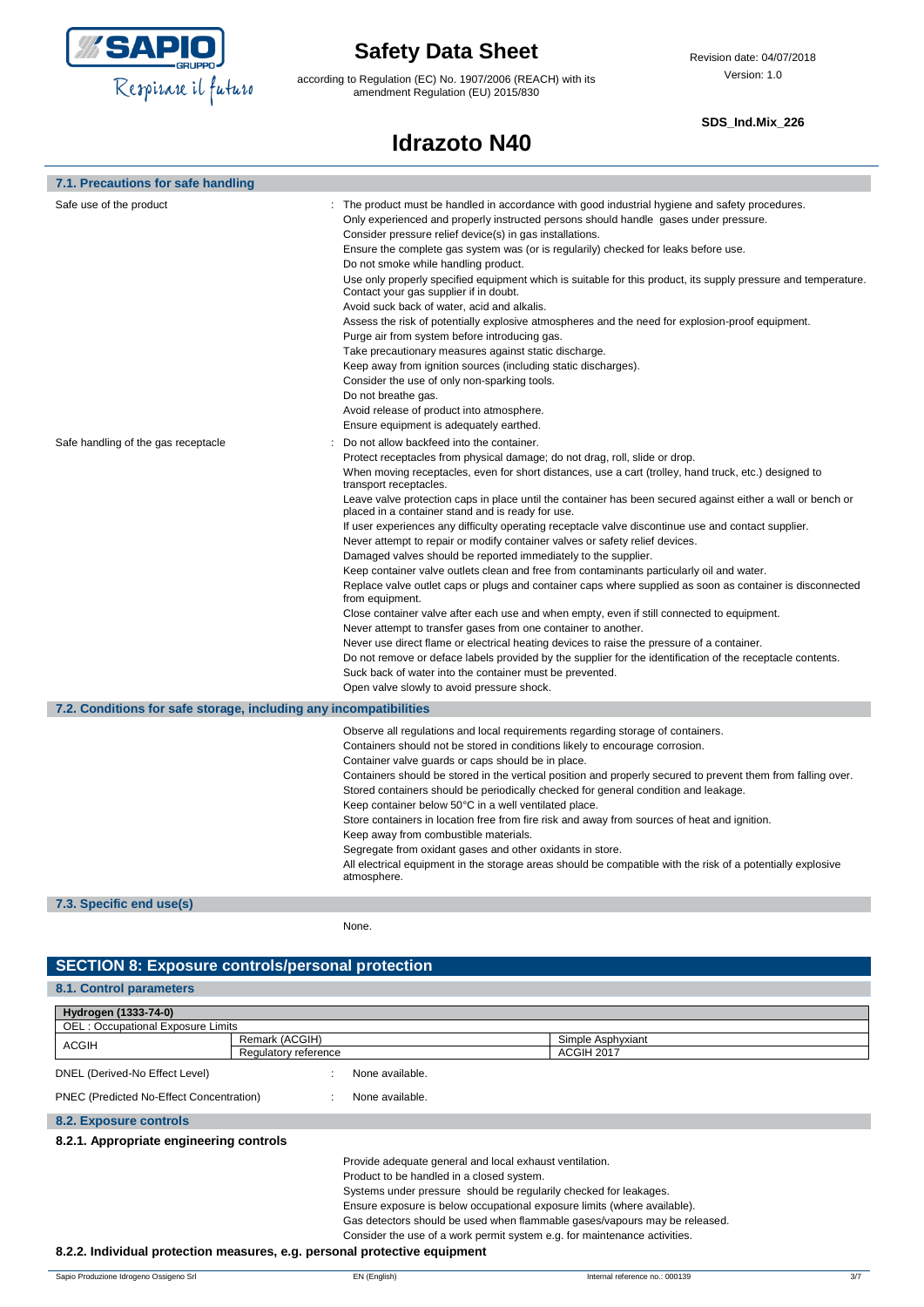

according to Regulation (EC) No. 1907/2006 (REACH) with its amendment Regulation (EU) 2015/830

**Idrazoto N40**

### **SDS\_Ind.Mix\_226**

|                                        | A risk assessment should be conducted and documented in each work area to assess the risks related to the<br>use of the product and to select the PPE that matches the relevant risk. The following recommendations<br>should be considered: |
|----------------------------------------|----------------------------------------------------------------------------------------------------------------------------------------------------------------------------------------------------------------------------------------------|
|                                        | PPE compliant to the recommended EN/ISO standards should be selected.                                                                                                                                                                        |
| • Eye/face protection                  | : Wear safety glasses with side shields.                                                                                                                                                                                                     |
|                                        | Standard EN 166 - Personal eye-protection - specifications.                                                                                                                                                                                  |
| • Skin protection                      |                                                                                                                                                                                                                                              |
| - Hand protection                      | : Wear working gloves when handling gas containers.                                                                                                                                                                                          |
|                                        | Standard EN 388 - Protective gloves against mechanical risk.                                                                                                                                                                                 |
| - Other                                | : Consider the use of flame resistant anti-static safety clothing.                                                                                                                                                                           |
|                                        | Standard EN ISO 14116 - Limited flame spread materials.                                                                                                                                                                                      |
|                                        | Standard EN 1149-5 - Protective clothing: Electrostatic properties.                                                                                                                                                                          |
|                                        | Wear safety shoes while handling containers.                                                                                                                                                                                                 |
|                                        | Standard EN ISO 20345 - Personal protective equipment - Safety footwear.                                                                                                                                                                     |
| • Respiratory protection               | : Gas filters may be used if all surrounding conditions e.g. type and concentration of the contaminant(s) and<br>duration of use are known.                                                                                                  |
|                                        | Use gas filters with full face mask, where exposure limits may be exceeded for a short-term period, e.g.<br>connecting or disconnecting containers.                                                                                          |
|                                        | Gas filters do not protect against oxygen deficiency.                                                                                                                                                                                        |
|                                        | Standard EN 14387 - Gas filter(s), combined filter(s) and full face mask - EN 136.                                                                                                                                                           |
| • Thermal hazards                      | : None in addition to the above sections.                                                                                                                                                                                                    |
| 8.2.3. Environmental exposure controls |                                                                                                                                                                                                                                              |
|                                        | Refer to local regulations for restriction of emissions to the atmosphere. See section 13 for specific methods                                                                                                                               |

for waste gas treatment.

| <b>SECTION 9: Physical and chemical properties</b>         |                                                                                              |  |  |  |
|------------------------------------------------------------|----------------------------------------------------------------------------------------------|--|--|--|
| 9.1. Information on basic physical and chemical properties |                                                                                              |  |  |  |
| Appearance                                                 |                                                                                              |  |  |  |
| Physical state at 20°C / 101.3kPa                          | Gas                                                                                          |  |  |  |
| Colour                                                     | Mixture contains one or more component(s) which have the following colour(s):<br>Colourless. |  |  |  |
| Odour                                                      | Odourless.                                                                                   |  |  |  |
| Odour threshold                                            | Odour threshold is subjective and inadequate to warn of overexposure.                        |  |  |  |
| pH                                                         | Not applicable for gases and gas mixtures.                                                   |  |  |  |
| Melting point / Freezing point                             | Not applicable for gas mixtures.                                                             |  |  |  |
| Boiling point                                              | Not applicable for gas mixtures.                                                             |  |  |  |
| Flash point                                                | Not applicable for gases and gas mixtures.                                                   |  |  |  |
| Evaporation rate                                           | Not applicable for gases and gas mixtures.                                                   |  |  |  |
| Flammability (solid, gas)                                  | Extremely flammable gas.                                                                     |  |  |  |
| <b>Explosive limits</b>                                    | Flammability range not available.                                                            |  |  |  |
| Vapour pressure [20°C]                                     | Not applicable.                                                                              |  |  |  |
| Vapour pressure [50°C]                                     | Not applicable.                                                                              |  |  |  |
| Vapour density                                             | Not applicable.                                                                              |  |  |  |
| Relative density, gas (air=1)                              | Lighter or similar to air.                                                                   |  |  |  |
| Partition coefficient n-octanol/water (Log Kow)            | Not applicable for gas mixtures.                                                             |  |  |  |
| Auto-ignition temperature                                  | Not known.                                                                                   |  |  |  |
| Decomposition temperature                                  | Not applicable.                                                                              |  |  |  |
| Viscosity                                                  | No reliable data available.                                                                  |  |  |  |

### **9.2. Other information**

Molar mass **EXECUTE:** Not applicable for gas mixtures. Other data in the set of the set of the set of the set of the set of the set of the set of the set of the set of the set of the set of the set of the set of the set of the set of the set of the set of the set of the set of **SECTION 10: Stability and reactivity 10.1. Reactivity** No reactivity hazard other than the effects described in sub-sections below. **10.2. Chemical stability** Stable under normal conditions.

### **10.3. Possibility of hazardous reactions**

Explosive properties in the set of the state of the state of the state of the state of the state of the state of the state of the state of the state of the state of the state of the state of the state of the state of the s Oxidising properties  $\cdot$  Not applicable.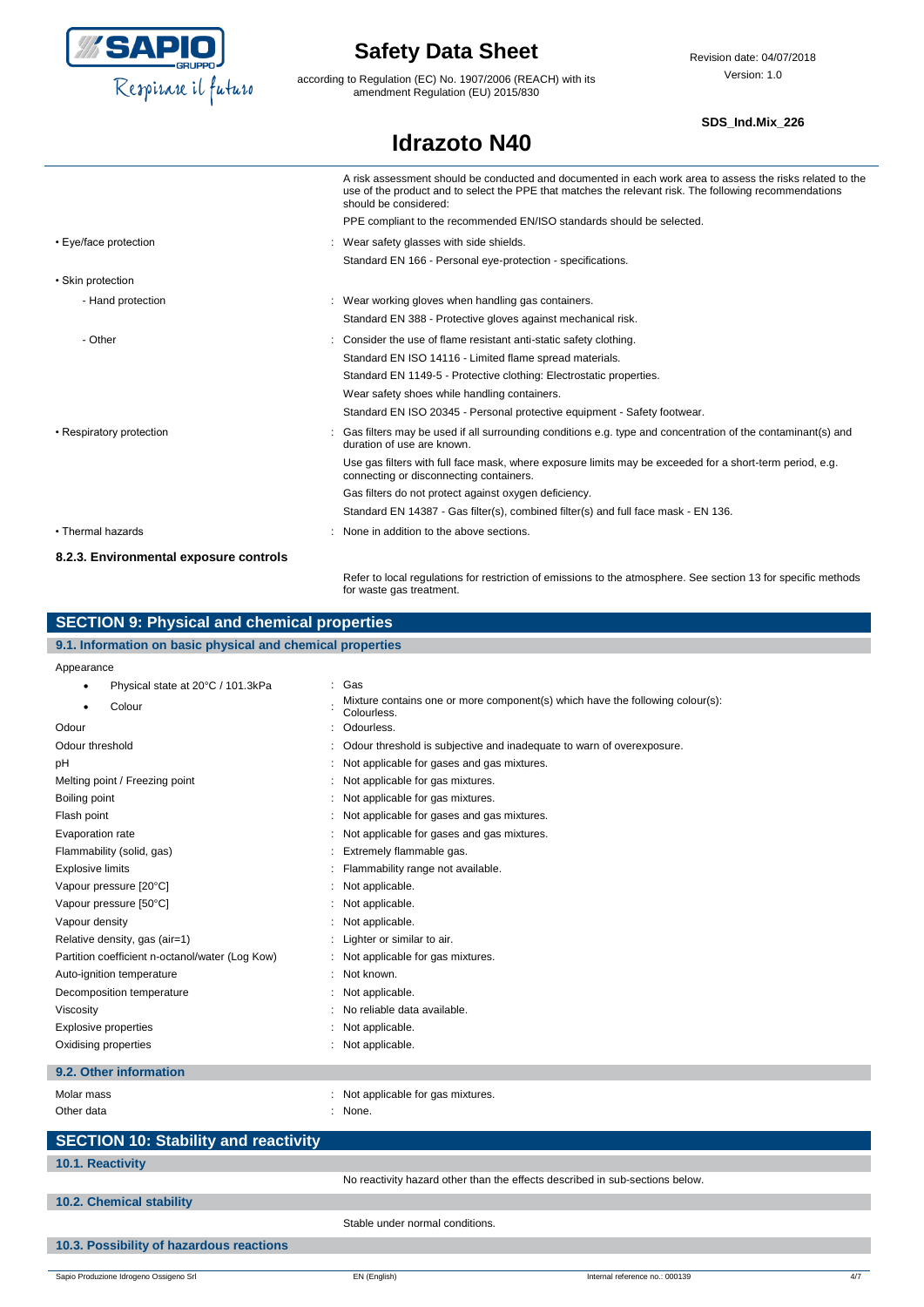

according to Regulation (EC) No. 1907/2006 (REACH) with its amendment Regulation (EU) 2015/830

Revision date: 04/07/2018 Version: 1.0

**SDS\_Ind.Mix\_226**

## **Idrazoto N40**

|                                        | Can form explosive mixture with air.<br>May react violently with oxidants.                                    |
|----------------------------------------|---------------------------------------------------------------------------------------------------------------|
| 10.4. Conditions to avoid              |                                                                                                               |
|                                        | Keep away from heat/sparks/open flames/hot surfaces. - No smoking.<br>Avoid moisture in installation systems. |
| 10.5. Incompatible materials           |                                                                                                               |
|                                        | Air, Oxidisers.<br>For additional information on compatibility refer to ISO 11114.                            |
| 10.6. Hazardous decomposition products |                                                                                                               |
|                                        | Under normal conditions of storage and use, hazardous decomposition products should not be produced.          |

| <b>SECTION 11: Toxicological information</b> |                                                                                                                |  |
|----------------------------------------------|----------------------------------------------------------------------------------------------------------------|--|
| 11.1. Information on toxicological effects   |                                                                                                                |  |
| <b>Acute toxicity</b>                        | : Toxicological effects not expected from this product if occupational exposure limit values are not exceeded. |  |
| <b>Skin corrosion/irritation</b>             | : No known effects from this product.                                                                          |  |
| Serious eye damage/irritation                | : No known effects from this product.                                                                          |  |
| Respiratory or skin sensitisation            | : No known effects from this product.                                                                          |  |
| Germ cell mutagenicity                       | : No known effects from this product.                                                                          |  |
| Carcinogenicity                              | : No known effects from this product.                                                                          |  |
| Toxic for reproduction: Fertility            | : No known effects from this product.                                                                          |  |
| Toxic for reproduction: unborn child         | : No known effects from this product.                                                                          |  |
| <b>STOT-single exposure</b>                  | : No known effects from this product.                                                                          |  |
| STOT-repeated exposure                       | : No known effects from this product.                                                                          |  |
| <b>Aspiration hazard</b>                     | Not applicable for gases and gas mixtures.                                                                     |  |

| <b>SECTION 12: Ecological information</b>    |                                                                                                                                 |
|----------------------------------------------|---------------------------------------------------------------------------------------------------------------------------------|
| 12.1. Toxicity                               |                                                                                                                                 |
| Assessment                                   | : No ecological damage caused by this product.                                                                                  |
| EC50 48h - Daphnia magna<br>EC50 72h - Algae | : No data available.<br>No data available.                                                                                      |
| LC50 96 h - Fish                             | : No data available.                                                                                                            |
| 12.2. Persistence and degradability          |                                                                                                                                 |
| Assessment                                   | : No ecological damage caused by this product.                                                                                  |
| 12.3. Bioaccumulative potential              |                                                                                                                                 |
| Assessment                                   | : No data available.                                                                                                            |
| 12.4. Mobility in soil                       |                                                                                                                                 |
| Assessment                                   | Because of its high volatility, the product is unlikely to cause ground or water pollution.<br>Partition into soil is unlikely. |
| 12.5. Results of PBT and vPvB assessment     |                                                                                                                                 |
| Assessment                                   | : Not classified as PBT or vPvB.                                                                                                |
| 12.6. Other adverse effects                  |                                                                                                                                 |
| Other adverse effects                        | : No known effects from this product.                                                                                           |
| Effect on the ozone layer                    | None.                                                                                                                           |
| Effect on global warming                     | : Contains greenhouse gas(es).                                                                                                  |
| <b>SECTION 13: Disposal considerations</b>   |                                                                                                                                 |
| 13.1. Waste treatment methods                |                                                                                                                                 |
|                                              | Contact supplier if guidance is required.                                                                                       |

Do not discharge into areas where there is a risk of forming an explosive mixture with air. Waste gas should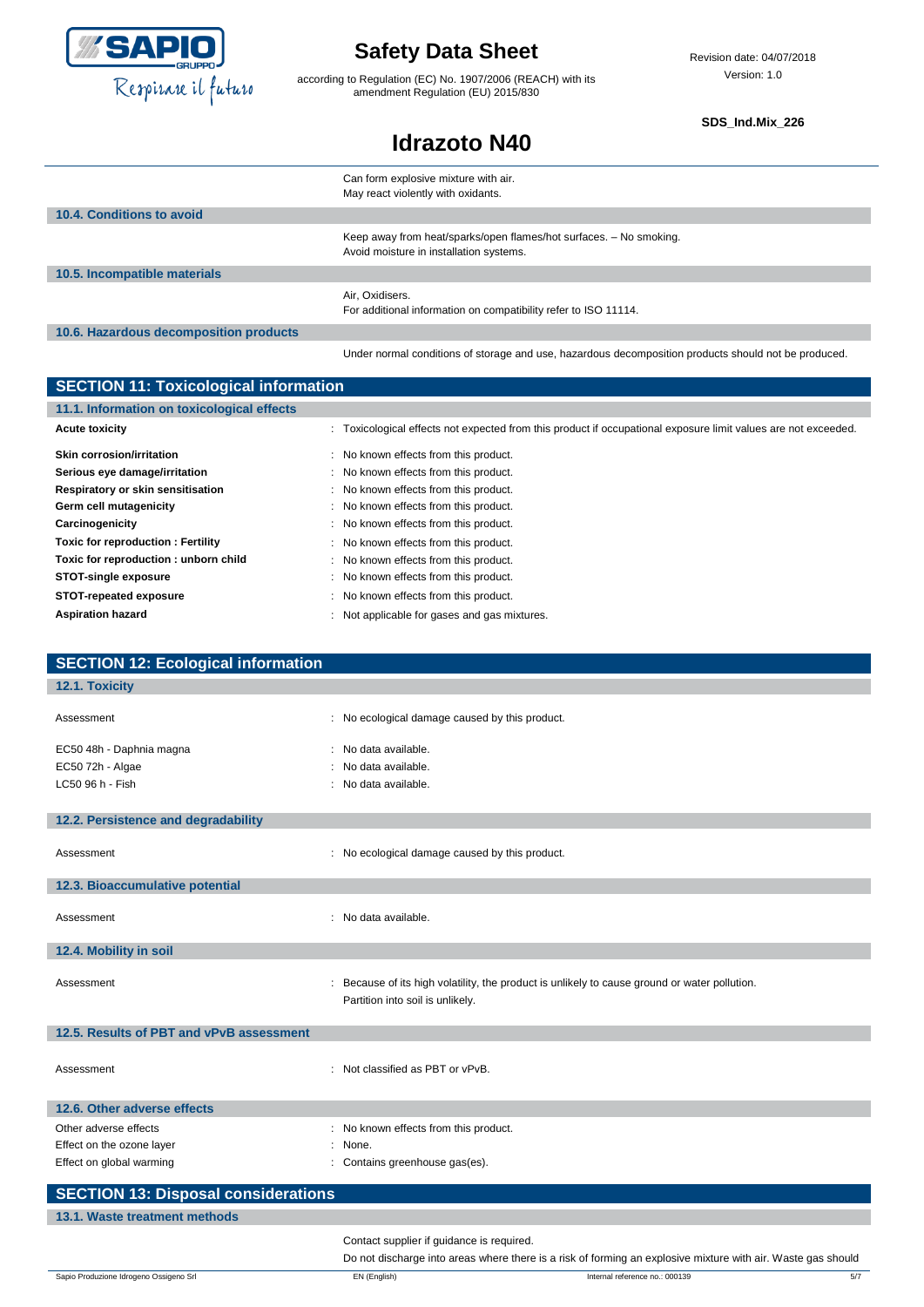

according to Regulation (EC) No. 1907/2006 (REACH) with its amendment Regulation (EU) 2015/830

Revision date: 04/07/2018 Version: 1.0

### **SDS\_Ind.Mix\_226**

## **Idrazoto N40**

|                                                                         | be flared through a suitable burner with flash back arrestor.                                                                                        |
|-------------------------------------------------------------------------|------------------------------------------------------------------------------------------------------------------------------------------------------|
|                                                                         | Do not discharge into any place where its accumulation could be dangerous.                                                                           |
|                                                                         | Ensure that the emission levels from local regulations or operating permits are not exceeded.                                                        |
|                                                                         | Refer to the EIGA code of practice Doc.30 "Disposal of Gases", downloadable at http://www.eiga.eu for more<br>quidance on suitable disposal methods. |
|                                                                         | Return unused product in original receptacle to supplier.                                                                                            |
| List of hazardous waste codes (from Commission<br>Decision 2001/118/EC) | : 16 05 04 *: Gases in pressure containers (including halons) containing dangerous substances.                                                       |
| 13.2. Additional information                                            |                                                                                                                                                      |
|                                                                         | External treatment and disposal of waste should comply with applicable local and/or national regulations.                                            |

| <b>SECTION 14: Transport information</b>  |                                                                                                                                                                                     |
|-------------------------------------------|-------------------------------------------------------------------------------------------------------------------------------------------------------------------------------------|
| 14.1. UN number                           |                                                                                                                                                                                     |
| UN-No.                                    | : 1954                                                                                                                                                                              |
| 14.2. UN proper shipping name             |                                                                                                                                                                                     |
| Transport by road/rail (ADR/RID)          | COMPRESSED GAS, FLAMMABLE, N.O.S. (Hydrogen, Nitrogen)                                                                                                                              |
| Transport by air (ICAO-TI / IATA-DGR)     | Compressed gas, flammable, n.o.s. (Hydrogen, Nitrogen)                                                                                                                              |
| Transport by sea (IMDG)                   | COMPRESSED GAS, FLAMMABLE, N.O.S. (Hydrogen, Nitrogen)                                                                                                                              |
|                                           |                                                                                                                                                                                     |
| 14.3. Transport hazard class(es)          |                                                                                                                                                                                     |
| Labelling                                 |                                                                                                                                                                                     |
|                                           | 2.1 : Flammable gases.                                                                                                                                                              |
| Transport by road/rail (ADR/RID)<br>Class | : 2                                                                                                                                                                                 |
| Classification code                       | 1F                                                                                                                                                                                  |
| Hazard identification number              | 23                                                                                                                                                                                  |
| <b>Tunnel Restriction</b>                 | : B/D - Tank carriage : Passage forbidden through tunnels of category B, C, D and E. Other carriage :<br>Passage forbidden through tunnels of category D and E                      |
| Transport by air (ICAO-TI / IATA-DGR)     |                                                                                                                                                                                     |
| Class / Div. (Sub. risk(s))               | : 2.1                                                                                                                                                                               |
| Transport by sea (IMDG)                   |                                                                                                                                                                                     |
| Class / Div. (Sub. risk(s))               | : 2.1                                                                                                                                                                               |
| Emergency Schedule (EmS) - Fire           | $: F-D$                                                                                                                                                                             |
| Emergency Schedule (EmS) - Spillage       | $: S-U$                                                                                                                                                                             |
| 14.4. Packing group                       |                                                                                                                                                                                     |
| Transport by road/rail (ADR/RID)          | Not applicable                                                                                                                                                                      |
| Transport by air (ICAO-TI / IATA-DGR)     | Not applicable                                                                                                                                                                      |
| Transport by sea (IMDG)                   | Not applicable                                                                                                                                                                      |
| <b>14.5. Environmental hazards</b>        |                                                                                                                                                                                     |
| Transport by road/rail (ADR/RID)          | None.                                                                                                                                                                               |
| Transport by air (ICAO-TI / IATA-DGR)     | None.                                                                                                                                                                               |
| Transport by sea (IMDG)                   | None.                                                                                                                                                                               |
| 14.6. Special precautions for user        |                                                                                                                                                                                     |
| Packing Instruction(s)                    |                                                                                                                                                                                     |
| Transport by road/rail (ADR/RID)          | : P200                                                                                                                                                                              |
| Transport by air (ICAO-TI / IATA-DGR)     |                                                                                                                                                                                     |
| Passenger and Cargo Aircraft              | : Forbidden.                                                                                                                                                                        |
| Cargo Aircraft only                       | 200.                                                                                                                                                                                |
| Transport by sea (IMDG)                   | : P200                                                                                                                                                                              |
| Special transport precautions             | : Avoid transport on vehicles where the load space is not separated from the driver's compartment.                                                                                  |
|                                           | Ensure vehicle driver is aware of the potential hazards of the load and knows what to do in the event of an<br>accident or an emergency.<br>Before transporting product containers: |